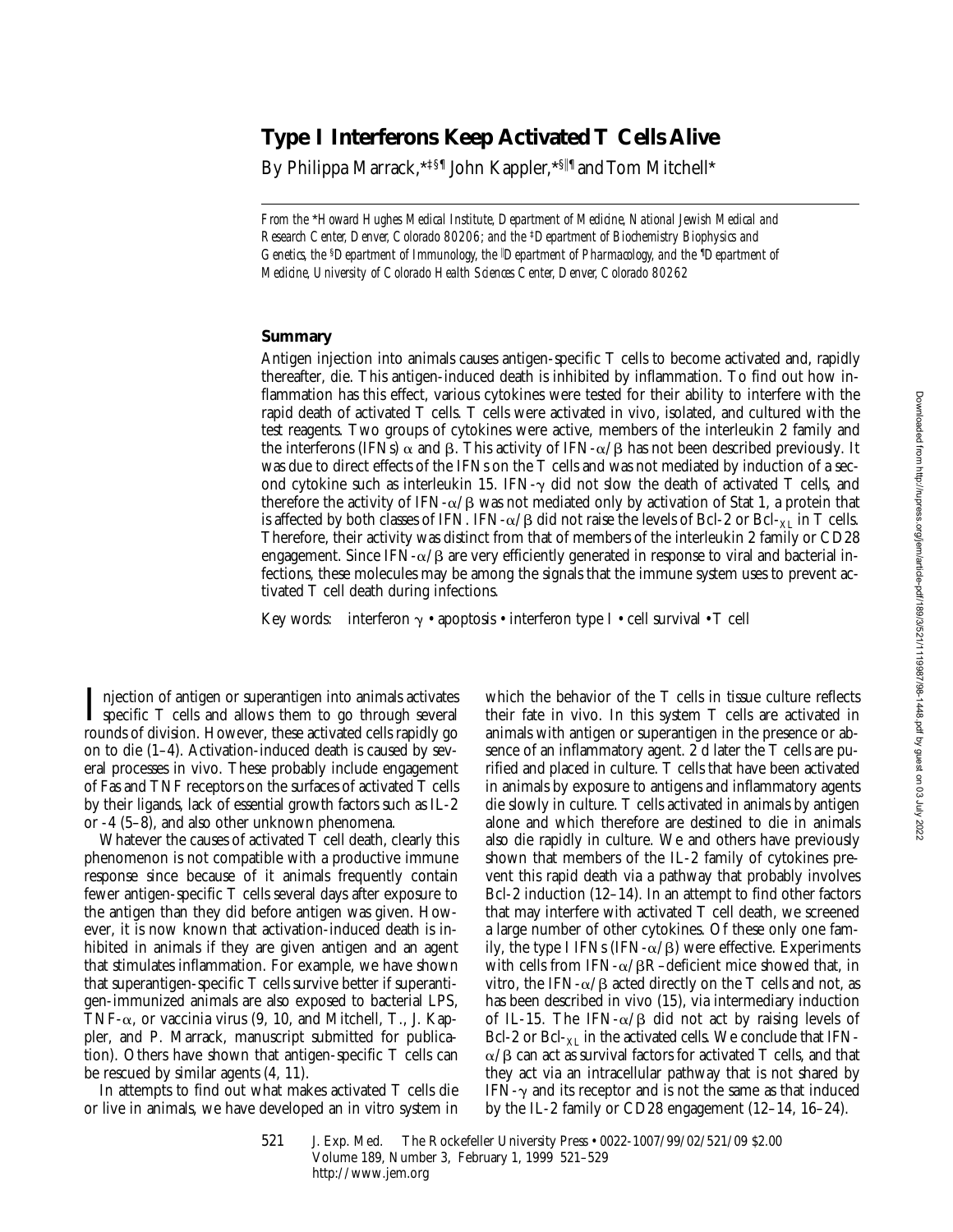#### **Materials and Methods**

*Mice.* C57BL/10SgSnJ (B10) mice were purchased from The Jackson Laboratory. 129/SvEv animals came from Taconic Farms and IFN- $\alpha$ / $\beta$ R–deficient mice (25) were bred from pairs of mice provided by Drs. R. Schreiber (Washington University, St. Louis, MO) and M. Aguet (Institute of Experimental Immunology, Zurich, Switzerland). All animals were kept under specific pathogenfree conditions in the Biological Resource Center at the National Jewish Medical and Research Center.

*Mouse Manipulations.* T cells were activated in mice by injection of the superantigen staphylococcal enterotoxin B (SEB; Toxin Technology).<sup>1</sup> Mice were given 150  $\mu$ g SEB intravenously in balanced salt solution.

*Cell Purification and Staining.* T cells were purified on nylon wool columns (26). Intact cells were stained as previously described (27) in balanced salt solution, 2% FBS, 0.1% sodium azide (staining buffer) with biotinylated anti- $V\beta3$ , 6, 8.1–3, or 17. The biotinylated antibodies were detected with streptavidin coupled to PE or cychrome (Cy). Cells were also stained with FITC or Cy-coupled anti–mouse CD4 or anti–mouse CD8 and PE-coupled antibody to the MHC class I protein,  $K^b$ .

Cells were analyzed for expression of Bcl-2 as previously described (17). In brief, intact cells were stained as described above with anti- $V\beta$  and/or anti-CD4 and/or anti-CD8 antibodies. The cells were then permeabilized in staining buffer containing 0.03% saponin and hamster anti–mouse Bcl-2. The mixture was incubated at room temperature for 30 min. The cells were then washed twice with staining buffer, 0.03% saponin before addition of FITC-coupled mouse anti–hamster immunoglobulin antibodies. Controls included cells stained without addition of anti–Bcl-2 or stained with anti–human Bcl-2.

Intracellular Bcl-X was analyzed by a method similar to that used for Bcl-2. Intact cells were stained as described above, washed, permeabilized with 0.1% saponin, and incubated with rabbit anti–mouse Bcl-X antibodies (Transduction Labs.) at room temperature for 30 min. The cells were washed again and incubated for an additional 30 min at room temperature with FITC– coupled goat anti–rabbit immunoglobulin (Fisher Scientific Co.) before final washing and analysis.

In some experiments T cells from IFN- $\alpha$ / $\beta$ R–deficient mice were labeled with carboxyfluorescein diacetate succinimidyl ester (CFSE; Molecular Probes Inc.) (28) by incubation for 15 min at room temperature in balanced salt solution concentrations of 107 cells/ml and  $0.1 \mu g/ml$  CFSE.

In most of the experiments in this paper, dead cells were distinguished from live by their characteristics on the forward versus side scatter bit maps from the cytofluorographs. This method of distinguishing live from dead lymphocytes was in agreement with analyses in which dead cells were identified by their possession of  $\leq$  2 N amounts of DNA (see Fig. 1), by their ability to take up propidium iodide or to bind annexin V (Teague, K., D. Hildeman, and T. Mitchell, unpublished results).

Except where otherwise mentioned, all reagents were prepared in our laboratory or purchased from PharMingen. Staining was read on FACScan® or FACScalibur® instruments (Becton Dickinson) and analyzed using Cell Quest software (Becton Dickinson).

*Cell Culture and Reagents.* Purified T cells were cultured as previously described (9, 14) in the presence or absence of cytokines. Mouse IL-2 and human IL-15 were purchased from R&D

Systems. A mixture of mouse IFN- $\alpha$ / $\beta$  was bought from Sigma Chemical Co. Recombinant mouse IFN- $\alpha$  and - $\beta$  were obtained from CalBiochem. The IFN preparations all contained  $\leq 10$  ng LPS/105 U IFN.

*Analysis of Cell Division.* Lymphocyte proliferation in culture was assayed by uptake of [3H]TdR. In brief, cells were cultured at a starting concentration of  $3 \times 10^5$  cells/150  $\mu$ l in the wells of 96-well tissue culture plates. 2–3 d later, 1  $\mu$ Ci [<sup>3</sup>H]TdR was added to each well and the cells were incubated for an additional 6 h before harvest using a 1450 Microbeta Plus liquid scintillation counter (Wallac). Cell division was also analyzed after permeabilization of the cells in 0.3% saponin and addition of 5  $\mu$ g/ml propidium iodide. The percentages of cells in G1 and G2/S, and with  $<$  2 N amounts of DNA were then identified cytofluorographically.

# **Results**

*IFN-* $\alpha$ */* $\beta$  *Improve the Survival of Activated T Cells.* T cells that have been activated in animals die rapidly in vivo or in culture unless their activation occurred in the presence of an inflammatory agent such as LPS or an adjuvant (1–4, 9, 10). To find out how inflammation has this effect, we screened a large number of agents for their ability to prevent the death of T cells activated in vivo and then cultured in vitro (Table I). Many of the agents had no effect in this assay. Members of two cytokine families, the IL-2 family and the type I IFN (IFN- $\alpha$ / $\beta$ ) family, were active. Several groups including ourselves have previously described the effects of IL-2 family members  $(12-14, 29, 30)$ ; however, the ability of IFN- $\alpha/\beta$  to prevent activated T cell death has not been reported previously.

An example of an IFN- $\alpha$ / $\beta$  experiment is shown in Fig. 1. T cells were activated in vivo by injection of SEB, a super-

**Table I.** *Agents Tested for Their Effects on the Survival of Activated T Cells In Vitro*

| Agents that have no effect |                            | Agents that increase survival |  |
|----------------------------|----------------------------|-------------------------------|--|
| IL-1 $\beta$               | $IL-8$                     | $IL-2$                        |  |
| $IL-6$                     | <b>RANTES</b>              | $IFN-\alpha$                  |  |
| $IL-12$                    | MIP-1 $\alpha$             | $IL-4$                        |  |
| IFN- $\gamma$              | $MIP-1\beta$               | IFN- $\beta$                  |  |
| $TNF-\alpha$               | $MIP-2$                    | $IL-7$                        |  |
| $TNF-B$                    | <b>VEGF</b>                | $IL-15$                       |  |
| IL-3                       | <b>PEGF</b>                |                               |  |
| IL-5                       | $TGF-\beta$                |                               |  |
| $IL-10$                    | CD28 engagement            |                               |  |
| $IL-9$                     | LPS                        |                               |  |
| $IL-13$                    | Platelet-activating factor |                               |  |
|                            | Thrombopoietin             |                               |  |

Agents were tested at concentrations recommended by the manufacturers or obtained from the literature.

<sup>1</sup>*Abbreviations used in this paper:* CFSE, carboxyfluorescein diacetate succinimidyl ester; CY, cychrome; SEB, staphylococcal enterotoxin B.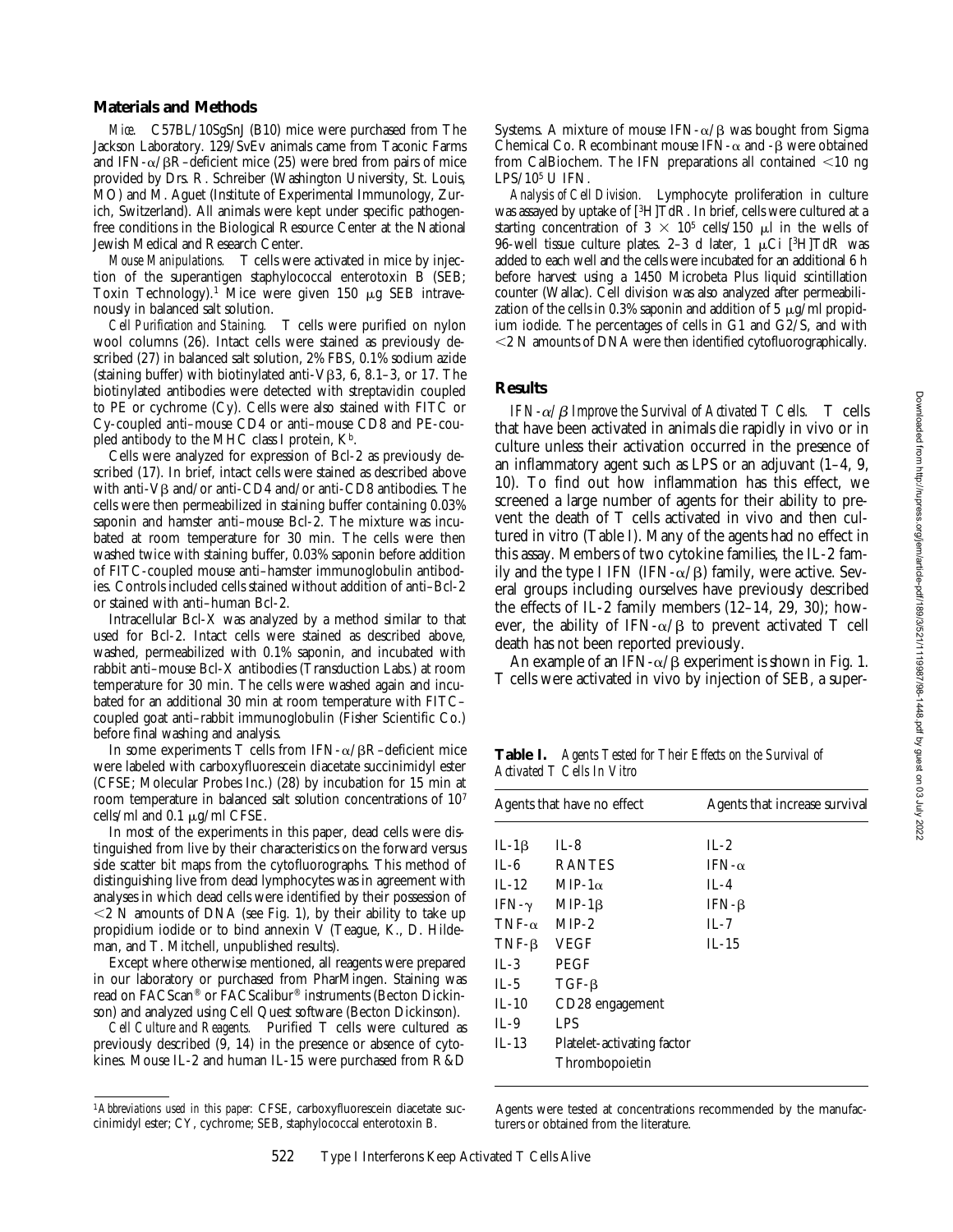

**Figure 1.** IFN- $\alpha$ / $\beta$  prevent the death of activated T cells. T cells were isolated from the lymph nodes of mice given  $150 \mu$ g SEB 2 d previously. The cells were cultured for 24 h in the absence or presence of 3,333 U/ml IFN- $\alpha$ / $\beta$ . The cells were then stained with FL-anti-CD4, biotinylated anti-V<sub>B8x</sub>, or anti-Vβ6 followed by PE-labeled streptavidin and Cy-labeled anti-CD8. These cells were then identified as live or dead based on their light scatter properties (top). Separate wells of cells cultured under identical conditions were stained with FL-anti-V<sub>B6</sub> or anti-V<sub>B8</sub>. These cells were then permeabilized with saponin and incubated with propidium iodide to measure their DNA content. Light scatter gates were set for the permeabilized cells and propidium iodide staining was assessed as shown (bottom). Results shown are typical of duplicate cultures. Values shown on the figure are the percentage of the indicated cells that were alive as defined by the method used.

antigen which reacts with T cells bearing members of the V<sub>B8</sub> family in their TCRs, into mice. 2 d later lymph node T cells were purified and cultured in the presence or absence of IFN- $\alpha$ / $\beta$ . 1 d later, the percentages of live V $\beta\delta^+$ or control  $V\beta6$ <sup>+</sup> T cells were measured using either live/ dead gates of the forward versus side scatter bit maps of the cells or DNA content, as assessed by staining of permeabilized cells with propidium iodide.

The results of both types of assays for dead cells were similar, except that in every case fewer of the cells were alive after culture as defined by forward versus side scatter than as defined by DNA content (Fig. 1). This difference was probably due to the fact that DNA degradation is a relatively late event in apoptosis (31–33). Because measurement of cell survival by light scatter properties allowed more flexible use of staining reagents and identified dead cells at an earlier stage, this assay was used to define dead cells in the remaining experiments described in this paper. However, in most cases the results were confirmed using DNA content or cell permeability as measures of cell survival.

Fig. 1 shows that  $\langle 40\%$  of the control VB6<sup>+</sup> cells died during overnight culture. In contrast, almost 70% of the SEB-activated,  $V\beta8$ <sup>+</sup> T cells died. Thus, as we have previously described, T cells die more quickly in culture if they have previously been activated in vivo (9). Culture with IFN- $\alpha/\beta$  slightly increased the survival of the resting,  $V\beta6$ <sup>+</sup> T cells in overnight culture, but dramatically prevented the death of the activated,  $V\beta8$ <sup>+</sup> T cells (Fig. 1).

The fact that IFN- $\alpha$ / $\beta$  have only a very slight effect on the rate of death of resting T cells was also demonstrated in an experiment in which IFN- $\alpha$ / $\beta$  was titrated. Increasing doses of IFN- $\alpha$ / $\beta$  had increasing abilities to promote the survival of activated T cells and had very little effect on the survival of resting T cells (Fig. 2). This was not due to absence of IFN- $\alpha/\beta$  receptors on resting T cells, since, as shown in Fig. 3, culture in IFN- $\alpha$ / $\beta$  increased the levels of class I MHC on resting  $T$  cells. For CD4<sup>+</sup>  $T$  cells, the effects of IFN- $\alpha/\beta$  on class I expression were less dramatic if the T cells were resting compared with if they were activated. On the other hand, for  $CDB^+$  T cells the doseresponse curve was almost exactly the same whether or not the cells were activated.

IFN- $\alpha$ / $\beta$  increased the survival of both CD4<sup>+</sup> and  $CD8^+$  T cells, providing the cells were activated. Thus, as



**Figure 2.** IFN- $\alpha/\beta$  prevent the death of activated T cells. IFN- $\gamma$  does not. T cells were isolated from the lymph nodes of control B10 mice, or from B10 mice that had been injected with  $150 \mu g$  SEB 2 d previously. The cells were cultured for 20 h in the presence of the indicated concentrations of IFN- $\alpha$ / $\beta$  or IFN- $\gamma$ . The percentages of live V $\beta$ 8<sup>+</sup> or V $\beta$ 8<sup>-</sup> cells in the cultures were determined by flow cytometry as described in the legend to Fig. 1, using light scatter properties as an indicator of survival. Results shown are the mean  $\pm$ SE of triplicate cultures.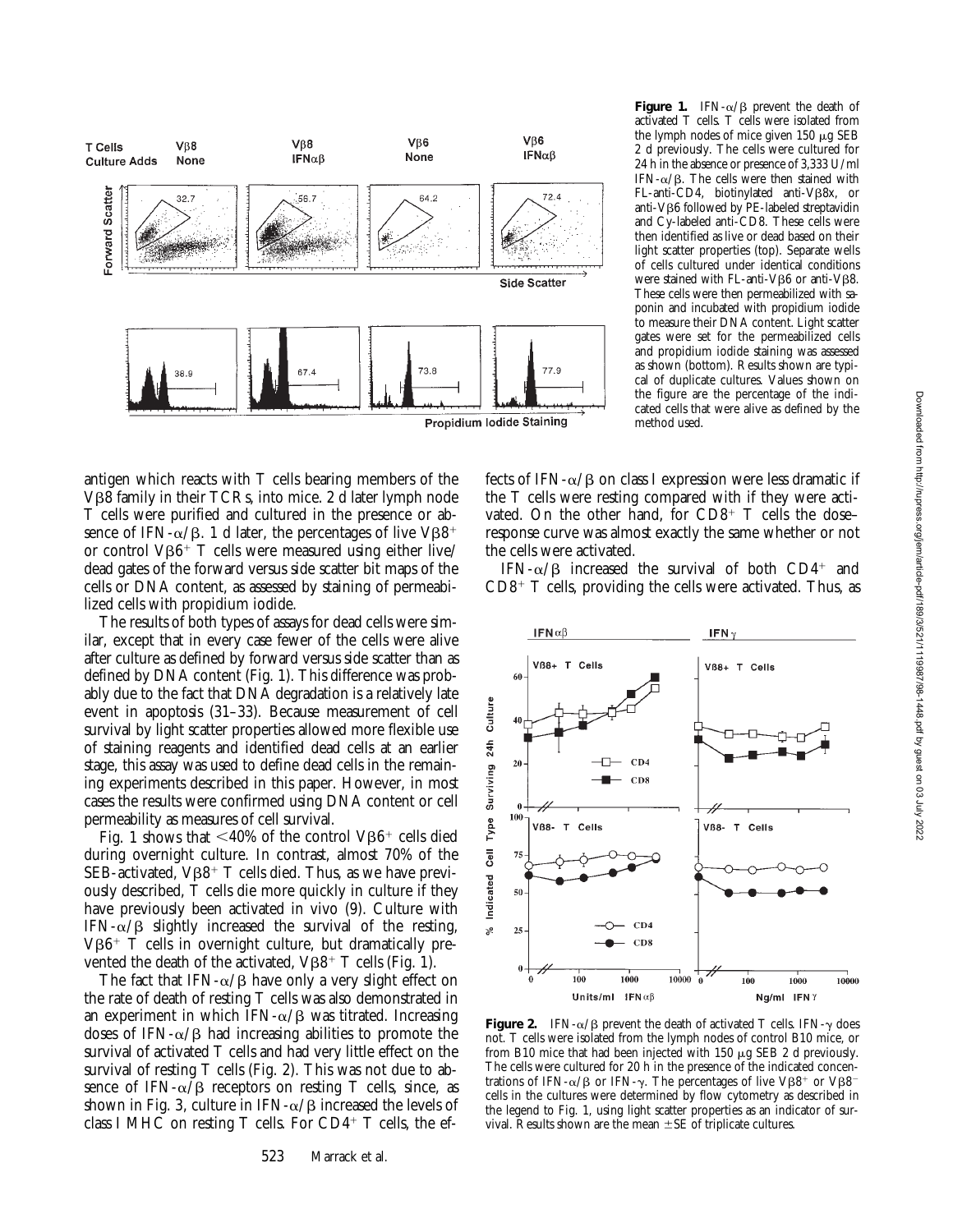

**Figure 3.** Activated and resting T cells bear receptors for IFN- $\alpha/\beta$  and IFN- $\gamma$ . Mice were primed and T cells were cultured as described in the legend to Fig. 2. 20 h after the start of culture, the cells were isolated and stained for  $V\beta8$ , K<sup>b</sup>, and CD4 or CD8 as described in Materials and Methods. The results shown are the mean  $\pm$  SE of triplicate cultures of staining with anti- $K<sup>b</sup>$  antibody in arbitrary units based on staining intensities.

shown in Fig. 2, increasing doses of IFN- $\alpha$ / $\beta$  kept increasing percentages of CD4 or  $CD8^+$  SEB-activated, VB8<sup>+</sup> T cells alive. However, the effects of IFN- $\alpha/\beta$  on cell survival were consistently more pronounced for  $CD8^+$  T cells than for  $CD4^+$  T cells. This was not because  $CD4^+$ -activated T cells are intrinisically less sensitive to IFN- $\alpha$ / $\beta$ than are  $CD8^+$ -activated cells since, as shown in Fig. 3, culture in increasing concentrations of IFN- $\alpha$ / $\beta$  raised class I MHC expression on both CD4<sup>+</sup>- and CD8<sup>+</sup>-activated T cells. In fact, class I was induced to higher levels on activated  $CD4^+$  cells than on  $CD8^+$  cells.

The extent to which activated T cells died, and therefore to which IFN- $\alpha$ / $\beta$  rescued them, varied with time in culture and strain of mice. For example, the cultures shown in Fig. 2 were incubated for 20 h and those shown in Fig. 4 were incubated for 24 h, and there was more extensive death in the absence of, and proportional rescue in the presence of, IFN- $\alpha/\beta$  in the latter experiments than in the former. The mouse strain from which the activated T cells were derived also affected rates of death in vitro. Thus, the activated T cells from 129 mice (Table II) died more slowly than those from C57Bl/10 mice, a difference between 129 and C57Bl/10 T cells that we have consistently observed in many experiments.

IFN- $\beta$  is distinguished from the large family of IFN- $\alpha$ 's by sequence differences. However, both IFN- $\alpha$  and IFN- $\beta$ are thought to act via the same heterodimeric receptor (IFN- $\alpha$ / $\beta$ R; references 34, 35). Since both IFN- $\alpha$  and  $IFN-\beta$  act on the same receptor, we expected that each



**Figure 4.** Both IFN- $\alpha$  and IFN- $\beta$  affect the survival of activated T cells. T cells were activated and purified as described in the legend to Fig. 1. The cells were cultured for 24 h in the presence of various concentrations of IFN- $\alpha$  or IFN- $\beta$  and the percentages of live activated (V $\beta\beta^+$ ) T cells were determined by flow cytometry. Results shown are the mean  $\pm$ SE of triplicate cultures.

type of protein would have the same effect on T cells as the mixture of the two that was used for the experiments shown thus far in this paper. To find out whether this was so, T cells were activated in vivo with SEB, harvested and purified 2 d later, and cultured in various concentrations of IFN- $\alpha$  or IFN- $\beta$ . As shown in Fig. 4, both kinds of IFN increased the life expectancy of activated T cells in vitro; however, IFN- $\beta$  was somewhat more active than the IFN- $\alpha$  protein tested. Whether this represents a consistent difference between IFN- $\beta$  and all the members of the IFN- $\alpha$  family awaits further investigation.

In summary, these experiments show that IFN- $\alpha$  and IFN- $\beta$  promote the survival of activated T cells in vitro. IFN- $\alpha/\beta$  has little or no effect on the survival of resting T cells, despite the fact that these cells can respond to IFN- $\alpha$ / $\beta$ by raising their surface levels of class I strongly on  $CD8^+$  T cells and to a lesser extent on  $CD4^+$  cells.

**Table II.** *IFN-* $\alpha$ */* $\beta$  *Act Directly on T Cells* 

|                                 | Percentage indicated of cells<br>surviving in mixed cultures |                                  |                                 |                                  |
|---------------------------------|--------------------------------------------------------------|----------------------------------|---------------------------------|----------------------------------|
|                                 | Wild-type                                                    |                                  | IFNR- $\alpha/\beta$ -deficient |                                  |
| <b>Additions</b><br>to culture  | CD4                                                          | CD8                              | CD4                             | CD8                              |
| None<br>IFN- $\alpha$ / $\beta$ | $43.6 \pm 1.8$<br>$49.7 \pm 0.6$                             | $33.5 \pm 0.4$<br>$54.4 \pm 0.8$ | $45.9 + 2.4$<br>$43.9 \pm 0.4$  | $21.5 \pm 0.9$<br>$22.4 \pm 0.6$ |

IFN- $\alpha$ / $\beta$ R-deficient mice and mice of their closely related wild-type strain,  $129/SvEv$ , were injected intravenously with 150  $\mu$ g SEB. 2 d later T cells were isolated from the lymph nodes of the mice. The cells from the IFN- $\alpha$ / $\beta$ R-deficient mice were staIned with CFSE as described in Materials and Methods. Mixtures containing equal numbers of cells from each type of mouse were cultured for 28 h in the absence or presence of 3,333 U/ml IFN- $\alpha$ / $\beta$  and then stained with PE–labeled anti-CD4 or anti-CD8 and biotinylated anti-V $\beta$ 8 followed by CySA. Results shown are the mean  $\pm$  SE of data from three identical cultures.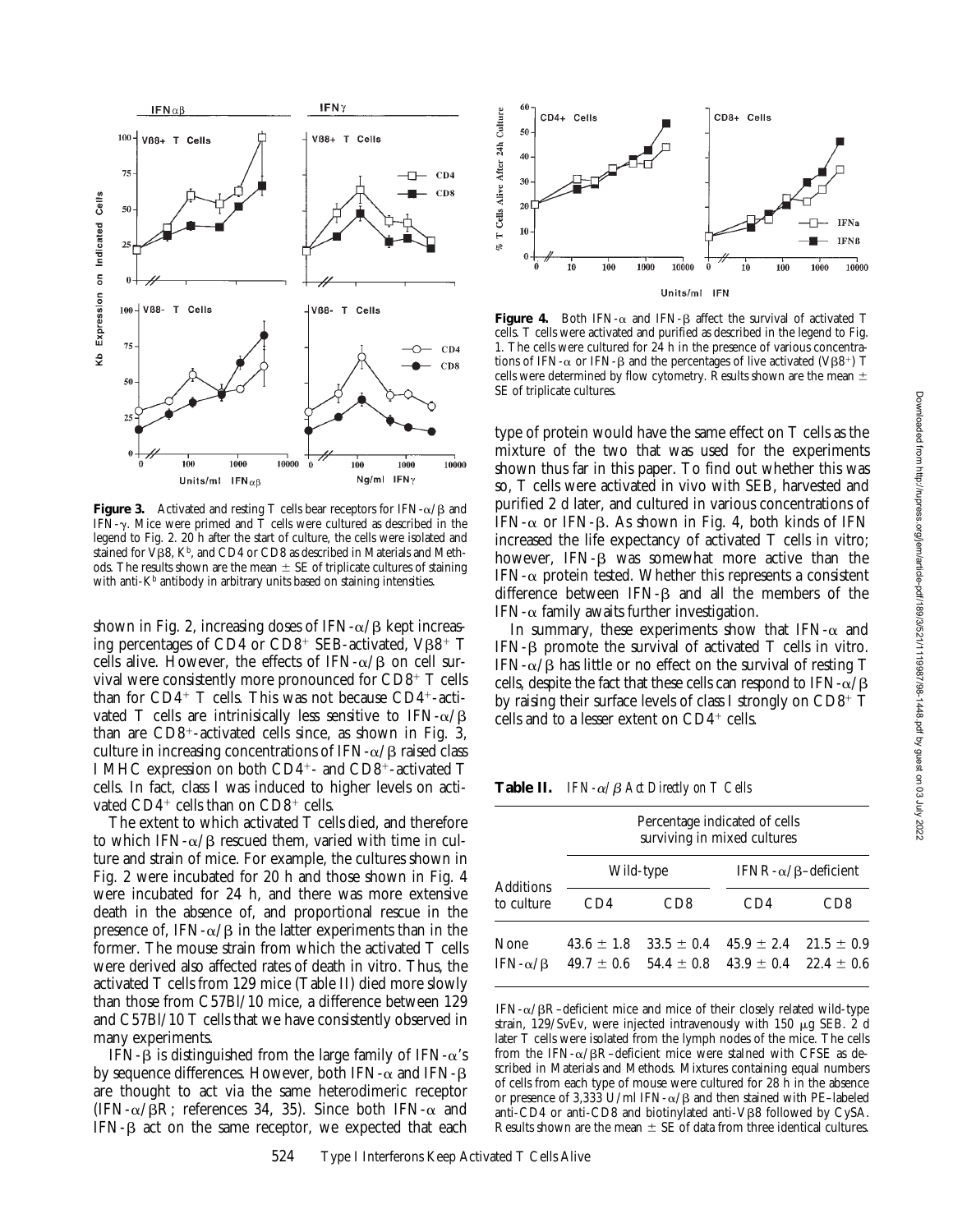*IFN-*a*/*b *Act Directly on Activated T Cells and Do Not Stimulate T Cell Proliferation.* Tough et al. recently reported that IFN- $\alpha$ / $\beta$  make CD44<sup>hi</sup> CD8<sup>+</sup> T cells divide in vivo (36). Subsequently this group showed that the IFNs probably do not act directly, but rather indirectly by induction of IL-15, which in turn affects the T cells (15). To find out whether IFN- $\alpha$ / $\beta$  were acting in a similarly indirect manner in vitro, we set up cultures containing mixtures of SEB-activated T cells from normal and IFN- $\alpha$ /BR–deficient mice. The normal T cells were distinguished from the  $IFN-\alpha/BR$ –deficient cells by labeling the latter with CFSE. IFN- $\alpha$ / $\beta$  increased the survival of the T cells from normal mice but had no effect on T cells lacking IFN- $\alpha$ / $\beta$ Rs (Table II), even though the two types of cells were cultured together. Toxicity due to CFSE labeling did not contribute to this since identical results were obtained in mixed cultures in which the normal T cells were labeled with CFSE and the IFN- $\alpha$ / $\beta$ R cells were unlabeled. Thus, IFN- $\alpha$ / $\beta$ were acting directly on T cells in culture. Of course under some circumstances they may also act indirectly via induction of cytokines such as IL-15, but these effects were not manifest in our cultures of purified T cells.

IL-15 stimulates the proliferation of activated T cells but IFN- $\alpha$ / $\beta$  do not (37–40). To confirm the idea that, in the experiments described in this paper, IFN- $\alpha$ / $\beta$  were not acting via IL-15, we tested their effects on T cell proliferation. T cells were isolated from mice given SEB 2 d previously and cultured in the presence of different concentrations of IFN- $\alpha/\beta$  or as controls without added cytokines or with IL-2. The cells cultured alone did not proliferate. They divided vigorously in response to IL-2. Such cells also divided in response to IL-15 (data not shown). The cells did not divide at all in response to IFN- $\alpha$ / $\beta$  (Fig. 5). The same conclusion was drawn from experiments in which T cells were labeled with CFSE and cultured in the presence or absence of IFN- $\alpha$ / $\beta$  or IL-15. After 24 h, CFSE staining showed that, of the activated  $CD8^+$  T cells that were still alive, 8.9  $\pm$  1.2% had divided if the cells were cultured alone, whereas  $5.5 \pm 0.6$  or  $15.5 \pm 0.74\%$  had divided if the cells were cultured in IFN- $\alpha$ / $\beta$  or IL-15, respectively. Likewise, counts of total cell yield showed that there was no difference in the number of T cells per culture after 24 h of incubation in the presence or absence of IFN- $\alpha$ / $\beta$ . In one experiment, 6.1  $\pm$  0.5  $\times$  10<sup>5</sup> cells were recovered from cultures incubated for 24 h without IFN- $\alpha$ / $\beta$ , and  $5.4 \pm 0.3 \times 10^5$  cells were recovered from cultures incubated with 3,333 U/ml IFN- $\alpha/\beta$ . Hence, IFN- $\alpha/\beta$  do not cause activated T cells to divide.

These results showed that IFN- $\alpha$ / $\beta$  were not acting via induction of IL-15, since they did not stimulate activated T cell division. Also, IFN- $\alpha$ / $\beta$  did not cause a higher percentage of activated T cells to survive culture because they stimulated T cells to proliferate and hence overgrow dying cells. Rather, IFN- $\alpha$ / $\beta$  promoted the survival of previously activated T cells.

*IFN-*g *Has No Effect on the Survival of Activated T Cells.* IFN- $\alpha/\beta$  share many biological effects with IFN- $\gamma$ , even though the two types of IFN act via different receptors (33,



**Figure 5.** IFN- $\alpha$ / $\beta$  do not stimulate the proliferation of activated T cells. Lymph node T cells were purified from B10 mice primed 2 d previously with 150 mg/mouse SEB. The cells were cultured for 3 d in the presence of the indicated concentrations of IFN- $\alpha$ / $\beta$  or IL-2 and then pulsed with [3H]TdR as described in Materials and Methods Results shown are the mean  $\pm$  geometric SE of triplicate cultures. Similar results were obtained from cells tested after 2 d of culture.

34, 40). However, IFN- $\gamma$  did not prevent the deaths of activated T cells. Thus, as shown in Fig. 2, incubation with various concentrations of IFN- $\gamma$  had no effect on the survival of  $CD4^+$  or  $CD8^+$  activated or resting T cells. This was not because these cells did not bear receptors for IFN- $\gamma$ since, as shown in Fig. 3, incubation with  $IFN-\gamma$  did raise class I MHC levels on these T cells, albeit with a bellshaped dose–response curve.

It was surprising that IFN- $\gamma$  did not have the same activity as IFN- $\alpha/\beta$ . Although the two types of IFNs act through different receptors (34, 35, 41), they share many intracellular signaling pathways and therefore have many similar effects on cells (42, 43). The fact that the two types of IFNs differ in this assay shows that IFN- $\alpha$ / $\beta$  prevents T cell death via an intracellular pathway that is not triggered by the IFN- $\gamma$  receptor. Therefore, although Stat1 activation may be required for the effects described here (42), it is not sufficient.

The Protective Effects of IFN- $\alpha$ / $\beta$  Were Not Mediated by In*creased Bcl-2 or Bcl-X Levels.* Other cytokines, including IL-15, that protect activated T cells against death raise the amounts of Bcl-2 in the activated cells (12, 14, 29). If IFN- $\alpha/\beta$  were acting via IL-15, or by a route similar to that induced by IL-2 family members, then they should also raise Bcl-2 in the T cells. To check this, T cells were isolated from mice primed 2 d previously with SEB and stained for Bcl-2 content. At the time of isolation the activated,  $V\beta8$ <sup>+</sup> T cells contained about half of the amount of Bcl-2/cell that resting,  $V\beta6+T$  cells did (footnote to Table III). This lowered level of Bcl2 may contribute to the increased rate of death of the activated cells.

The cells were then cultured in the presence or absence of IFN- $\alpha$ / $\beta$  or IL-2 or IL-15. As shown in Table III, all three of these cytokines increased the survival rate of the activated T cells. The effects of IL-2 and IL-15 were more profound than those of IFN- $\alpha$ / $\beta$ .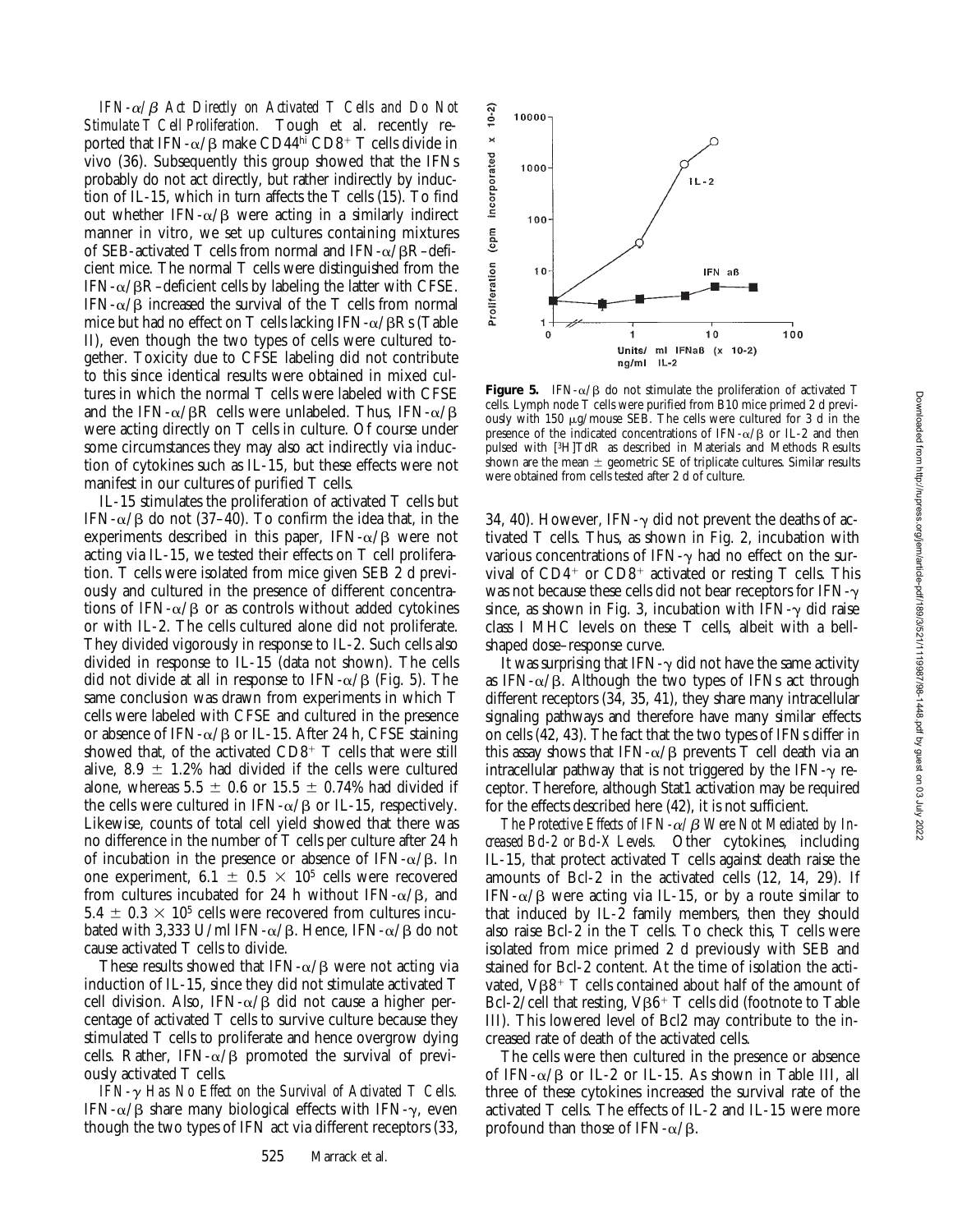|                       |                                       |                |                                   | Bcl-2 levels in |                         |                |  |
|-----------------------|---------------------------------------|----------------|-----------------------------------|-----------------|-------------------------|----------------|--|
|                       | Percentage of $V\beta8^+$ cells alive |                | $V\beta8$ <sup>+</sup> cells with |                 | $V\beta 6^+$ cells with |                |  |
| Culture<br>conditions | CD4                                   | CD8            | CD4                               | CD8             | CD4                     | CD8            |  |
| No Addition           | $33.5 \pm 0.4$                        | $11.9 \pm 0.3$ | $9.1 \pm 2.1$                     | $8.2 \pm 1.2$   | $13.0 \pm 1.6$          | $20.6 \pm 2.5$ |  |
| IFN- $\alpha/\beta$   | $48.0 \pm 2.3$                        | $48.9 \pm 1.0$ | $7.1 \pm 1.3$                     | $7.9 \pm 1.4$   | $13.3 \pm 1.6$          | $24.7 \pm 1.3$ |  |
| $IL-2$                | $73.3 \pm 4.3$                        | $73.3 \pm 4.2$ | $18.1 \pm 2.1$                    | $36.5 \pm 1.5$  | $15.0 \pm 1.5$          | $39.0 \pm 2.7$ |  |
| $IL-15$               | $80.7 \pm 2.2$                        | $63.9 \pm 2.7$ | $23.8 \pm 3.7$                    | $37.8 \pm 3.2$  | $18.9 \pm 2.8$          | $49.9 \pm 8.5$ |  |

**Table III.** *IFN-*a*/*b *Do Not Raise Bcl-2 Levels in Activated T Cells*

Lymph node T cells were purified from C57BL/10 mice given SEB 2 d previously. At that time, levels of Bcl-2 were 17.8  $\pm$  0.6 and 17.6  $\pm$  0.9 in VB8 cells bearing CD4 and CD8, respectively, and 28.2  $\pm$  0.9 and 38.7  $\pm$  0.9 in VB6 cells bearing CD4 and CD8, respectively. Cells were cultured for 24 h alone or with 3,333 U/ml IFN-a/b or 100 ng/ml IL-2 or 100 ng/ml IL-15 and then assayed for intracellular amounts of Bcl-2 as described in Materials and Methods. Results shown are the mean  $\pm$  SE of staining with anti–Bcl-2 antibody in arbitrary units based on staining intensities of three identical cultures minus the background without primary antibody.

T cells cultured alone contained less Bcl-2 per cell after culture than before. Activated,  $V\beta8+T$  cells cultured alone continued to contain less Bcl-2 per cell than resting,  $V\beta6^+$  T cells did. This was also true for activated V $\beta8^+$  T cells cultured in IFN- $\alpha/\beta$ , even though these cells had a markedly improved survival rate over that of activated cells cultured alone. The amounts of Bcl-2 in the activated  $V\beta8$ <sup>+</sup> T cells did not fall so much or were maintained by culture in IL-2 or IL-15.

As we have previously described, the high concentrations of IL-2 or IL-15 used in this experiment also increased the survival rate of the resting T cells (Table III, reference 14, and data not shown). Commensurate with this, the IL-2 family members helped to maintain Bcl-2 levels to a very small extent in  $CD4^+$  T cells and much more markedly in the  $CD8^+$  T cells.

Bcl-X can also promote the survival of T cells (12, 13, 20, 24). Therefore we tested the effects of culture with

IFN- $\alpha/\beta$  on Bcl-X levels. V $\beta\beta^+$  T cells were activated in vivo using SEB and isolated 2 d later as described above. At the time they were removed from the animals, the activated,  $V\beta8$ <sup>+</sup> T cells contained  $\sim$ 50% more Bcl-X per cell than did the resting T cells (footnote to Table IV). This was probably due to induction of Bcl-X in the activated cells by CD28/B7 engagement (12, 13, 20, 24). After 1 d in culture, the levels of Bcl-X in the activated,  $V\beta8^+$  and resting,  $V\beta6^+$  T cells were the same. These levels were unaffected by culture in IL-2, raised slightly (especially in the  $CD8^+$  T cells) by culture in IL-15, and completely unaffected by culture in IFN- $\alpha$ / $\beta$  (Table IV). Although these results do not distinguish between the two forms of  $Bcl_{X}$ ,  $Bcl_{XL}$  and  $Bcl_{XS}$ , they do suggest that levels of either form are not affected by IFN- $\alpha$ / $\beta$ .

These results demonstrate that the rescuing activity of IFN- $\alpha/\beta$  does not depend upon induction of either Bcl-2 or Bcl- $<sub>X</sub>$  in activated T cells. Thus, the means whereby</sub>

|                     | Bcl-X levels in                      |                 |                            |                |
|---------------------|--------------------------------------|-----------------|----------------------------|----------------|
|                     | $V\beta8$ <sup>+</sup> cells bearing |                 | $V\beta 6^+$ cells bearing |                |
| Culture conditions  | CD4                                  | CD <sub>8</sub> | CD4                        | CD8            |
| No addition         | $23.0 \pm 2.2$                       | $29.0 \pm 1.7$  | $21.6 \pm 2.5$             | $32.0 \pm 5.5$ |
| IFN- $\alpha/\beta$ | $25.2 \pm 2.9$                       | $27.7 \pm 4.4$  | 22.1                       | $24.1 \pm 3.7$ |
| $IL-2$              | $25.7 \pm 2.8$                       | $28.3 \pm 0.5$  | $20.3 \pm 2.8$             | $25.7 \pm 2.3$ |
| $IL-15$             | $30.3 \pm 1.0$                       | $46.2 \pm 6.1$  | $23.2 \pm 4.4$             | $46.5 \pm 4.0$ |

**Table IV.** *IFN-*a*/*b *Do Not Raise Bcl-X Levels in Activated T Cells*

Lymph node T cells were purified from C57BL/10 mice given SEB 2 d previously. At that time Bcl-X levels were 51.3  $\pm$  1.9 and 49.9  $\pm$  1.9 in V $\beta$ 8<sup>+</sup> cells bearing CD4 and CD8, respectively, and 35.5  $\pm$  0.9 and 37.9  $\pm$  1.3 in V $\beta$ 6<sup>+</sup> cells bearing CD4 and CD8, respectively. Cells were cultured for 24 h alone or with 3,333 U/ml IFN-a/b or 100 ng/ml IL-2 or IL-15 and then assayed for intracellular amounts of Bcl-X as described in Materials and Methods. Results shown are the mean  $\pm$  SE of three identical cultures in arbitrary units of Bcl-X based on staining intensities minus the background without primary antibody. Cell survival rates were as listed in Table III.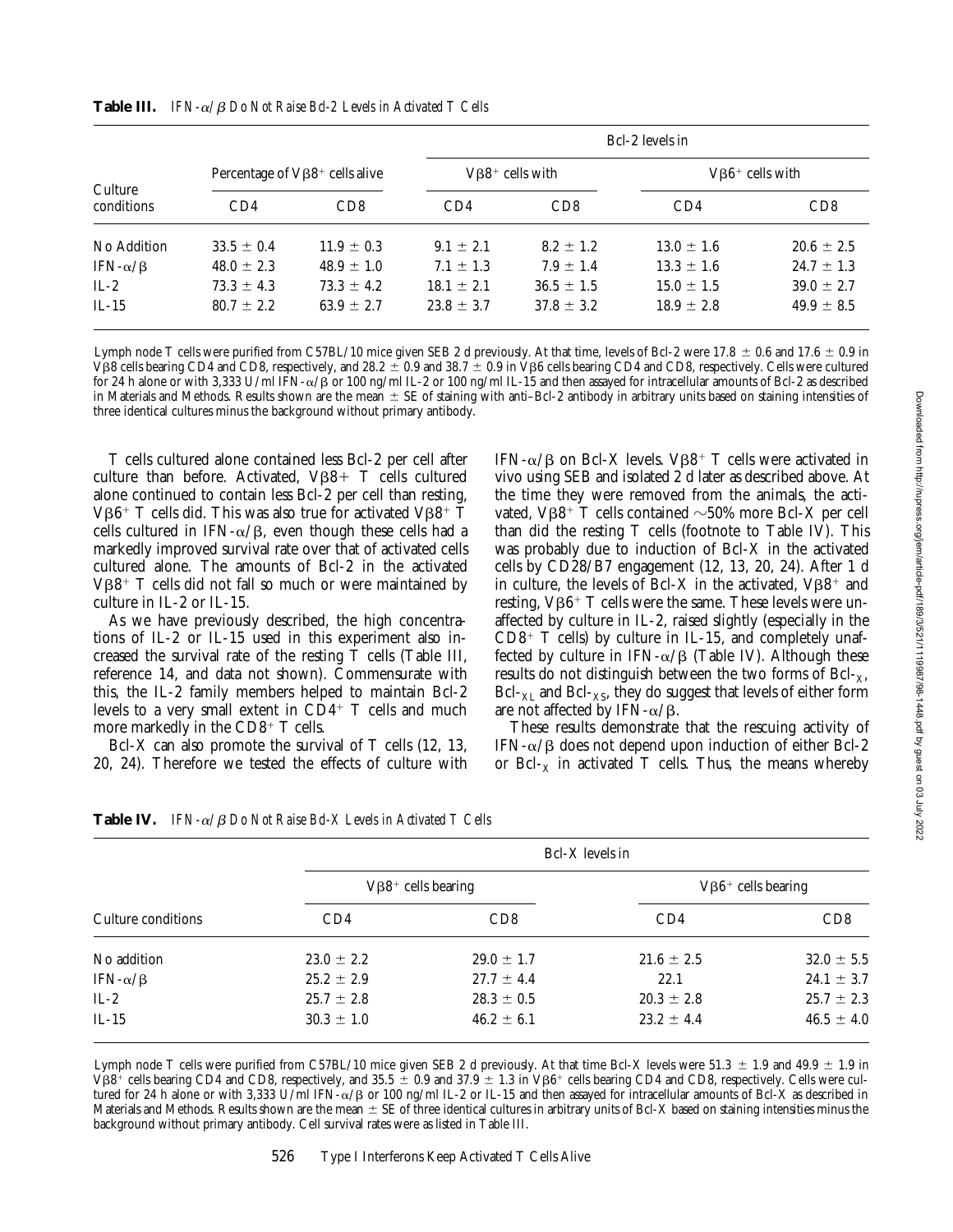IFN- $\alpha/\beta$  protect activated T cells against death must be different than those used in protection by IL-2 family members or by CD28 engagement.

### **Discussion**

Experiments described elsewhere show that T cells that have been activated in vivo in the absence of adjuvant die rapidly in animals or after isolation and culture (1–4, 9–12). In vitro, a number of cytokines prevent the deaths of these activated cells. Previously, we and others have shown that members of the IL-2 family do this very effectively (12–14, 29). In this paper we show that IFN- $\alpha/\beta$  are also active.

The IL-2 family and IFN- $\alpha/\beta$  do not act in the same way. IL-2 and its relatives all have the ability to induce Bcl-2 synthesis in responsive T cells (12–14, 29). It is likely that it is this increase in Bcl-2 which increases the life expectancy of the cells. Members of the IL-2 family also have, to varying degrees, the ability to induce proliferation of the responding T cells. IL-2 and IL-15 are particularly effective in this regard, and IL-4 and IL-7 are less so (14). On the other hand, the IFN- $\alpha$ / $\beta$  family does not act in any of these ways. IFN- $\alpha$ / $\beta$  do not increase Bcl-2 levels in T cells. IFN- $\alpha$ / $\beta$  also do not stimulate T cell division. In fact, IFN- $\alpha$ / $\beta$  are often thought to be inhibitors rather than stimulators of proliferation (38–40).

Recently, Tough et al. have studied the effects of IFN- $\alpha/\beta$  on T cells. They showed that induction of IFN- $\alpha/\beta$ in animals caused a subset of what appear to be activated or memory  $CD8^+$  T cells to divide (36). Later experiments showed that this was probably due to the ability of IFN- $\alpha$ /B to induce IL-15 production by cells such as macrophages (15). We do not think that the IFN- $\alpha/\beta$  is acting in such a way in the experiments described here. Experiments with mixtures of wild-type and IFN- $\alpha$ / $\beta$ R–deficient cells showed that IFN- $\alpha$ / $\beta$  were acting directly on the T cells and not indirectly via induction of some other molecule. Also, as discussed above, apart from their common ability to prevent the death of activated T cells, IFN- $\alpha$ / $\beta$  and IL-15 affect T cells in completely different ways.

The IFN- $\alpha/\beta$  were not as efficient in preventing the deaths of activated T cells as the IL-2–related cytokines were. This was not simply because the IL-2 family members induced cell division and thus overgrowth of dead cells by dividing T cells. Rather, at optimal concentrations IL-2 like cytokines appeared to prevent activated T cell death almost entirely, whereas the IFN- $\alpha$ / $\beta$  simply slowed the process.

The IFN- $\alpha$ / $\beta$  do not act via increased induction of another survival protein, Bcl-X. Therefore, their effects are probably not due to induction of members of the B7 family and increased engagement of CD28 on T cells (19–24).

IFN- $\gamma$  did not share the ability of IFN- $\alpha/\beta$  to inhibit the death of activated T cells. This was not because activated T cells lacked receptors for IFN- $\gamma$ , since IFN- $\gamma$  increased class I MHC expression on such cells. Thus, the rescuing activity of IFN- $\alpha$ / $\beta$  must involve a feature of signaling of the IFN- $\alpha$ / $\beta$ R that is not shared with that of the IFN- $\gamma$ R. There are several candidates for differential factors. Although both receptors activate Stat1, only the IFN- $\alpha$ / $\beta$ R activates Stat2 and Stat4 and creates the heterodimeric transcription factor, ISGF3 (38, 44–46). In addition, in T cells, the engaged IFN- $\alpha$ / $\beta$ R is associated with several proteins ( $p54$ <sup> $\text{ck}$ </sup>, CD45, and Zap70) known to be important in T cell activation (42). Perhaps one or more of these properties of the IFN- $\alpha$ / $\beta$ R distinguishes signaling by IFN- $\alpha$ / $\beta$  from that of IFN- $\gamma$  to T cells.

The fact that the IFN- $\alpha$ / $\beta$  prevent activated T cell death has considerable implications. It may contribute to the large numbers of antigen-specific and nonspecific T cells that appear during virus infections (47–50). It may also account for the long suspected association between virus infections and induction of autoimmune diseases (51–53).

The authors thank Drs. Schreiber and Aguet for their generous gift of breeding pairs of IFN- $\alpha$ / $\beta$ R–deficient mice.

This work was supported in part by United States Public Health Service grants AI17134, AI18785, and AI22295.

Address correspondence to Philippa Marrack, Howard Hughes Medical Institute, National Jewish Medical and Research Center, Goodman Bldg., 5th Floor, 1400 Jackson St., Denver, CO 80206. Phone: 303-398- 1322; Fax: 303-398-1396; E-mail: marrackp@njc.org

*Received for publication 17 August 1998 and in revised form 14 October 1998.*

# **References**

- 1. Webb, S., C. Morris, and J. Sprent. 1990. Extrathymic tolerance of mature T cells: clonal elimination as a consequence of immunity. *Cell.* 63:1249–1256.
- 2. Kawabe, Y., and A. Ochi. 1991. Programmed cell death and extrathymic reduction of  $V\beta8+CD4+$  cells in mice tolerant to *Staphylococcus aureus* enterotoxin B. *Nature.* 349:245–248.
- 3. McCormack, J.E., J.E. Callahan, J. Kappler, and P. Marrack. 1993. Profound deletion of mature T cells in vivo by chronic exposure to exogenous superantigen. *J. Immunol.* 150:3785– 3792.
- 4. Kearney, E.R., K.A. Pape, D.Y. Loh, and M.K. Jenkins. 1994. Visualization of peptide-specific immunity and periph-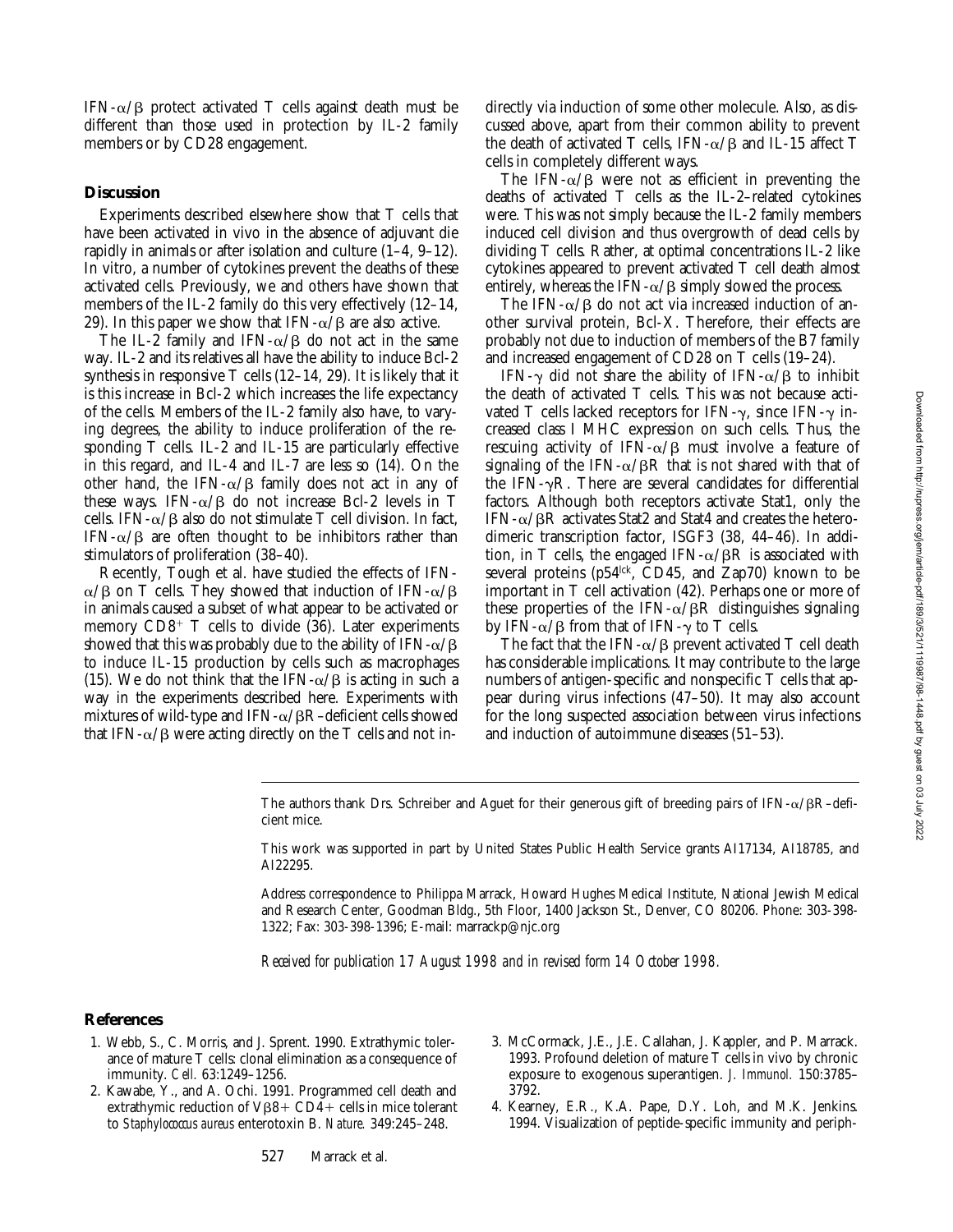eral tolerance induction in vivo. *Immunity.* 1:327–339.

- 5. Duke, R.C. 1986. IL-2 addiction: withdrawal of growth factor activates a suicide program in dependent T cells. *Lymphokine Res.* 5:289–299.
- 6. Debatin, K.M., C.K. Goldmann, R. Bamford, T.A. Waldmann, and P.H. Krammer. 1990. Monoclonal antibodymediated apoptosis in adult T-cell leukaemia. *Lancet.* 335: 497–500.
- 7. Van Parijs, L., A. Ibraghimov, and A.K. Abbas. 1996. The roles of costimulation and fas in T cell apoptosis and peripheral tolerance. *Immunity.* 4:321–328.
- 8. Sytwu, H.K., R.S. Liblau, and H.O. McDevitt. 1996. The roles of Fas/Apo-1 (CD95) and TNF in antigen-induced programmed cell death in T cell receptor transgenic mice. *Immunity.* 5:17–30.
- 9. Vella, A.T., J.E. McCormack, P.S. Linsley, J.W. Kappler, and P. Marrack. 1995. Lipopolysaccharide interferes with the induction of peripheral T cell tolerance. *Immunity.* 2:261–270.
- 10. Vella, A.T., T. Mitchell, B. Groth, P.S. Linsley, J.M. Green, C.B. Thompson, J.W. Kappler, and P. Marrack. 1997. CD28 engagement and proinflammatory cytokines contribute to T cell expansion and long term survival in vivo. *J. Immunol.* 158:4714–4720.
- 11. Chiller, J.M., and W.O. Weigle. 1973. Termination of tolerance to human gamma globulin in mice by antigen and bacterial lipopolysaccharide (endotoxin). *J. Exp. Med.* 137:740–750.
- 12. Akbar, A.N., N.J. Bothwick, R.G. Wickremasinghe, P. Panayiotidis, D. Pilling, M. Bofill, S. Krajewski, J.C. Reed, and M. Salmon. 1996. Interleukin-2 receptor common  $\gamma$ chain signaling cytokines regulate activated T cell apoptosis in response to growth factor withdrawal: selective induction of anti-apoptotic (bcl-2, bcl-xl) but not proapoptotic (bax, bcl-xs) gene expression. *Eur. J. Immunol.* 26:294–299.
- 13. Mueller, D.L., S. Seiffert, W. Fang, and T.W. Behrens. 1996. Differential regulation of bcl-2 and bcl-x by CD3, CD28 and the IL-2 receptor in cloned  $CD4+$  helper T cells. A model for the long term survival of memory cells. *J. Immunol.* 156: 1764–1771.
- 14. Vella, A.T., S. Dow, T.A. Potter, J. Kappler, and P. Marrack. 1998. Cytokine induced survival of activated T cells in vitro and in vivo. *Proc. Natl. Acad. Sci. USA.* 95:3810–3815.
- 15. Zhang, X., S. Sun, I. Hwang, D.F. Tough, and J. Sprent. 1998. Potent and selective stimulation of memory-phenotype CD8+ T cells in vivo by IL-15. *Immunity*. 8:591-600.
- 16. Veis, D.J., C.M. Sorenson, J.R. Shutter, and S.J. Korsmeyer. 1993. Bcl-2-deficient mice demonstrate fulminant lymphoid apoptosis, polycystic kidneys, and hypopigmented hair. *Cell.* 75:229–240.
- 17. Veis, D.J., C.L. Stentman, E.A. Bach, and S.J. Korsmeyer. 1993. Expression of the Bcl-2 protein in murine and human thymocytes and in peripheral T lymphocytes. *J. Immunol.* 151:2546–2554.
- 18. Nakayama, K., K.-I. Nakayama, I. Negishi, K. Kuida, H. Sawa, and D.Y. Loh. 1994. Targeted disruption of Bcl-2 $\alpha\beta$ in mice: occurrence of gray hair, polycystic kidney disease and lymphocytopenia. *Proc. Natl. Acad. Sci. USA.* 91:3700– 3704.
- 19. Shahinian, A., K. Pfeffer, K.P. Lee, T.M. Kundig, K. Kishihara, A. Wakeham, K. Kawai, P.S. Ohashi, C.B. Thompson, and T.W. Mak. 1993. Differential T cell costimulatory requirements in CD28-deficient mice. *Science.* 261:609–612.
- 20. Chao, D.T., G.P. Linette, L.H. Boise, L.S. White, C.B. Thompson, and S.J. Korsmeyer. 1995. Bcl- $X_L$  and Bcl-2 re-

press a common pathway of cell death. *J. Exp. Med.* 182: 821–828.

- 21. Boise, L.H., A.J. Minn, P.J. Noel, C.H. June, M.A. Accavitti, T. Lindsten, and C.B. Thompson. 1995. CD28 stimulation can enhance T cell survival by inducing expression of  $Bcl_{XL}$ . *Immunity.* 3:87–98.
- 22. Sperling, A.I., J.A. Auger, B.D. Ehst, I.C. Rulifson, C.B. Thompson, and J.A. Bluestone. 1996. CD28/B7 interactions deliver a unique signal to naïve T cells that regulates cell survival but not early proliferation. *J. Immunol.* 157:3909–3917.
- 23. Radvanzi, L.G., Y. Shi, H. Vaziri, A. Sharma, R. Dhala, G.B. Mills, and R.G. Miller. 1996. CD28 costimulation inhibits TCR-induced apoptosis during a primary immune response. *J. Immunol.* 156:1788–1798.
- 24. Noel, P.J., L.H. Boise, J.M. Green, and C.B. Thompson. 1996. CD28 costimulation prevents cell death during primary T cell activation. *J. Immunol.* 157:636–642.
- 25. Muller, U., U. Steinhoff, L.F.L. Reis, S. Hemmi, J. Pavlovic, R.M. Zinkernagel, and M.A. Aguet. 1994. Functional role of type I and type II interferons in antiviral defense. *Science.* 261:1918–1921.
- 26. Julius, M.H., E. Simpson, and L. Herzenberg. 1973. A rapid method for the isolation of functional thymus-derived murine T lymphocytes. *Eur. J. Immunol.* 3:645–650.
- 27. Scherer, M.T., L. Ignatowicz, A. Pullen, J. Kappler, and P. Marrack. 1995. The use of *Mtv* mice to evaluate the effects of endogenous viral superantigens on the T cell repertoire. *J. Exp. Med.* 182:1493–1504.
- 28. Weston, S.A., and C.R. Parish. 1990. New fluorescent dyes for lymphocyte migration studies. Analysis by flow cytometry and fluorescence microscopy. *J. Immunol. Methods.* 133:87–97.
- 29. Kaneko, S., N. Suzuki, H. Koizumi, S. Yamamoto, and T. Sakane. 1997. Rescue by cytokines of apoptotic cell death induced by IL-2 deprivation of human antigen-specific T cell clones. *Clin. Exp. Immunol.* 109:185–193.
- 30. Maraskovsky, E., M. Teepe, P.J. Morrissey, S. Braddy, R.E. Miller, D.H. Lynch, and J.J. Peschon. 1996. Impaired survival and proliferation in IL-7 receptor deficient peripheral T cells. *J. Immunol.* 157:5315–5323.
- 31. Swat, W., L. Ignatowicz, and P. Kisielow. 1991. Detection of apoptosis of immature  $CD4+8+$  thymocytes by flow cytometry. *J. Immunol. Methods.* 137:79–87.
- 32. Wesselborg, S., and D. Kabelitz. 1993. Activation-driven death of human T cell clones: time course kinetics of the induction of cell shrinkage, DNA fragmentation, and cell death. *Cell. Immunol.* 148:234–241.
- 33. Hotz, M.A., J. Gong, F. Traganos, and Z. Darzynkiewicz. 1994. Flow cytometric detection of apoptosis: comparison of the assay of in situ DNA degradation and chromatin changes. *Cytometry.* 15:237–244.
- 34. Novick, D., B. Cohen, and M. Rubenstein. 1994. The human  $\alpha/\beta$  interferon receptor: characterization and molecular cloning. *Cell.* 77:391–400.
- 35. Uze, G., G. Lutfalla, and I. Gresser. 1990. Genetic transfer of a functional interferon  $\alpha$  receptor into mouse cells: cloning and expression of its cDNA. *Cell.* 60:225–234.
- 36. Tough, D.F., P. Borrow, and J. Sprent. 1996. Induction of bystander T cell proliferation by viruses and type I interferon in vivo. *Science.* 272:1947–1950.
- 37. Grabstein, K.H., J. Eisenman, K. Shanebeck, C. Rauch, Srinivasan, V. Fung, C. Beers, J. Richardson, M.A. Schoenborn, M. Ahdieh, et al., 1994. Cloning of a T cell growth factor that interacts with the beta chain of the interleukin-2